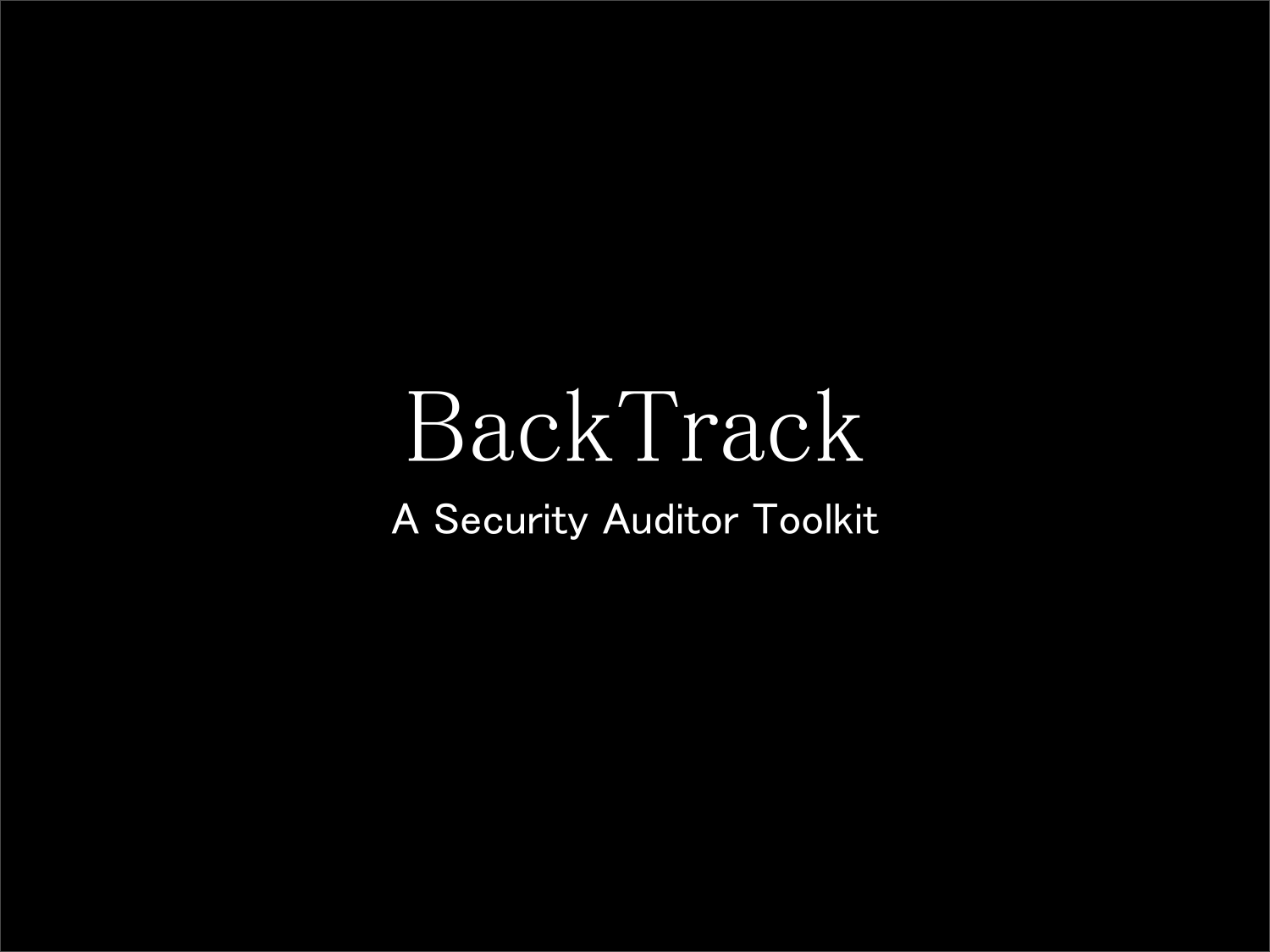#### WARNING

- Do Not Use This Tool to Violate Local Policies
- Do Not Use This Tool to Break Laws
- Do Not Enumerate or Attack Networks without Permission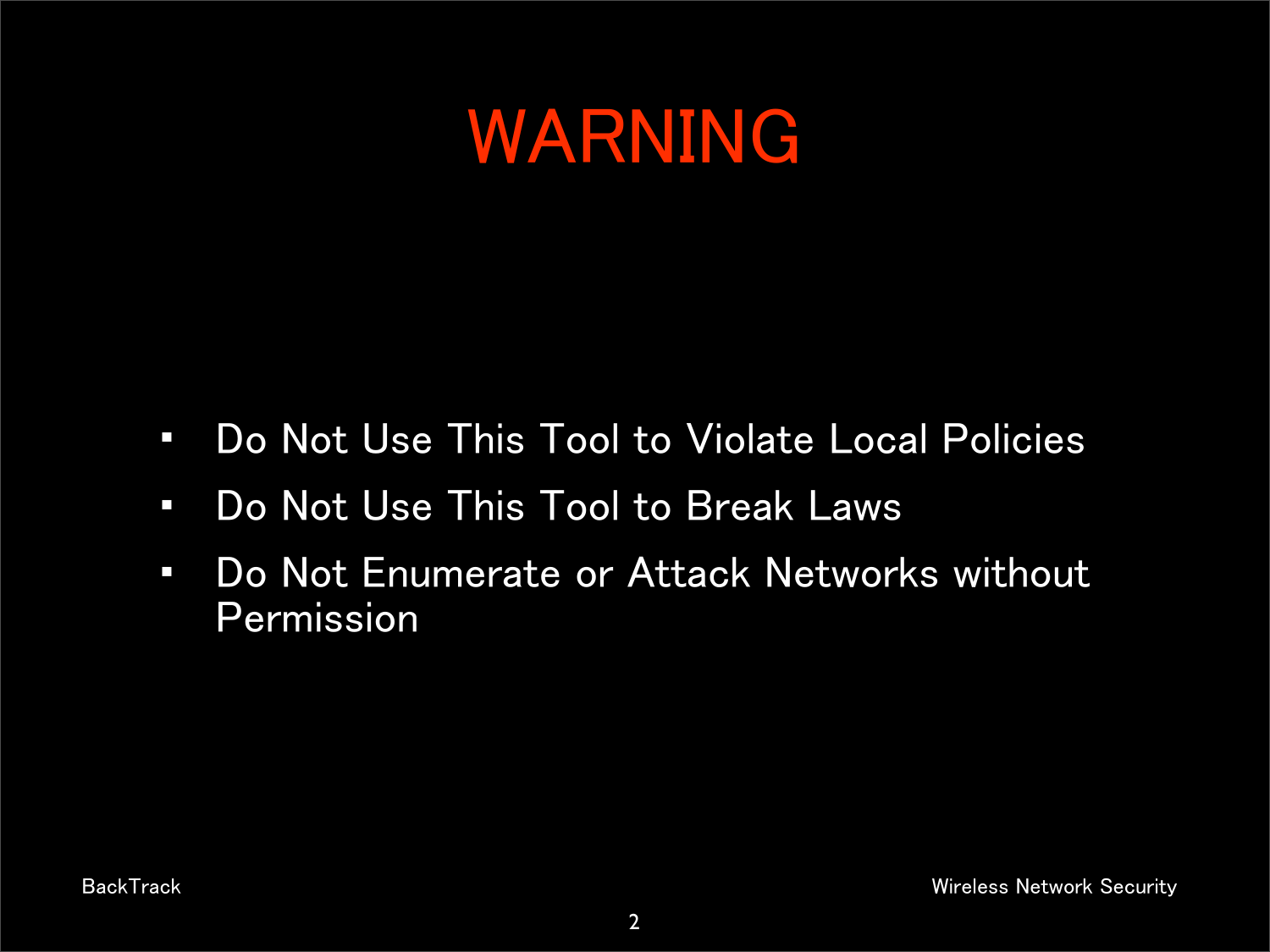#### Hacker Ethics

- It is easier to destroy than to create.
	- (Hackers usually will not destroy their targets, because they want to use the resources.)
- If you can do no good, then at least do no harm.
- The Golden Rule: do unto others as you would have them do unto you.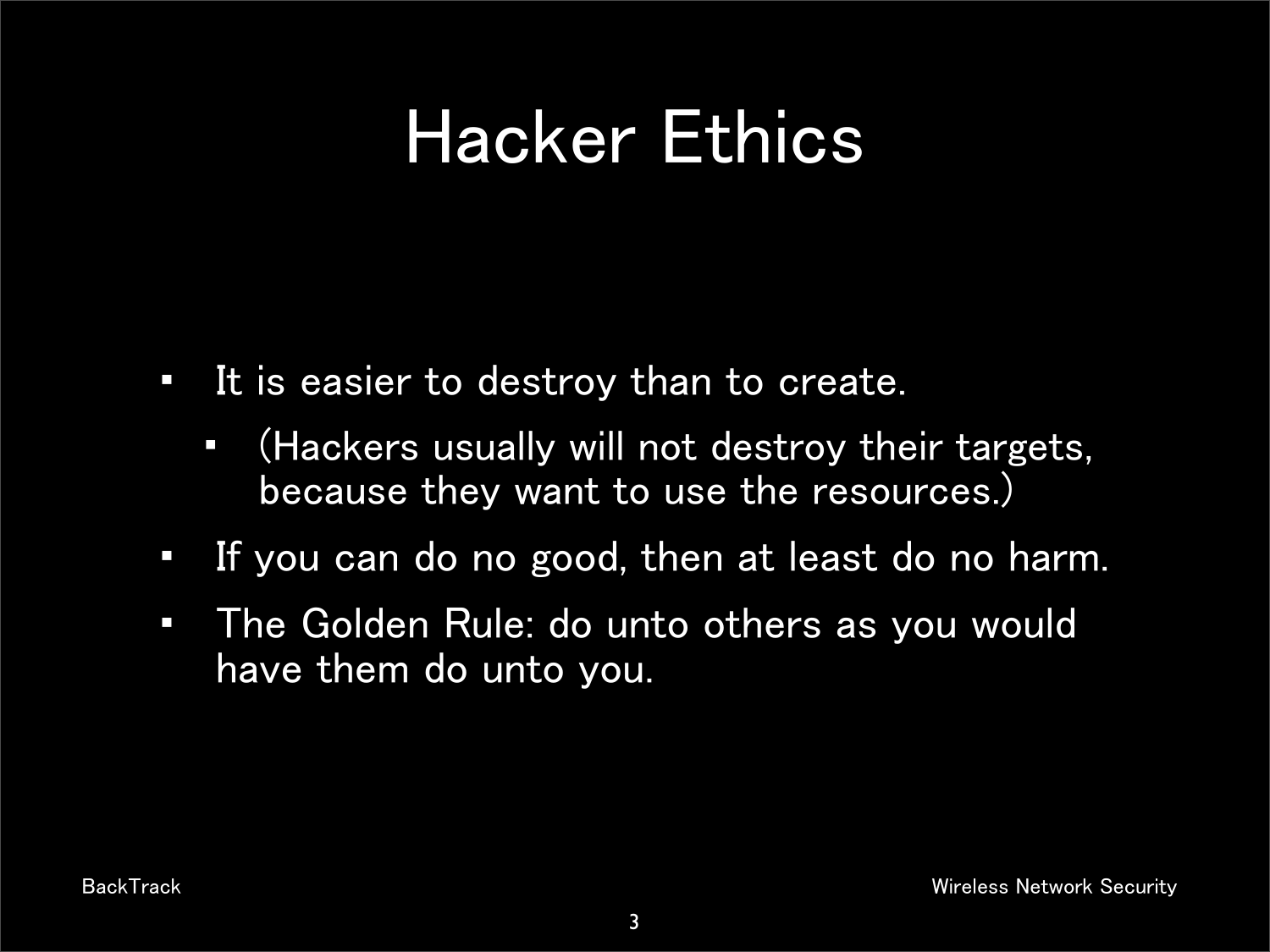### BackTrack, What is it?

- A Bootable LiveCD Linux Distribution
- Based on Slax [http://www.slax.org/](http://www.slax.org)
- A Security Auditor Toolkit
- Focus on Vulnerability Assessment and Penetration Testing (PENTEST)
- 300+ Tools
- Many Linux Wireless Drivers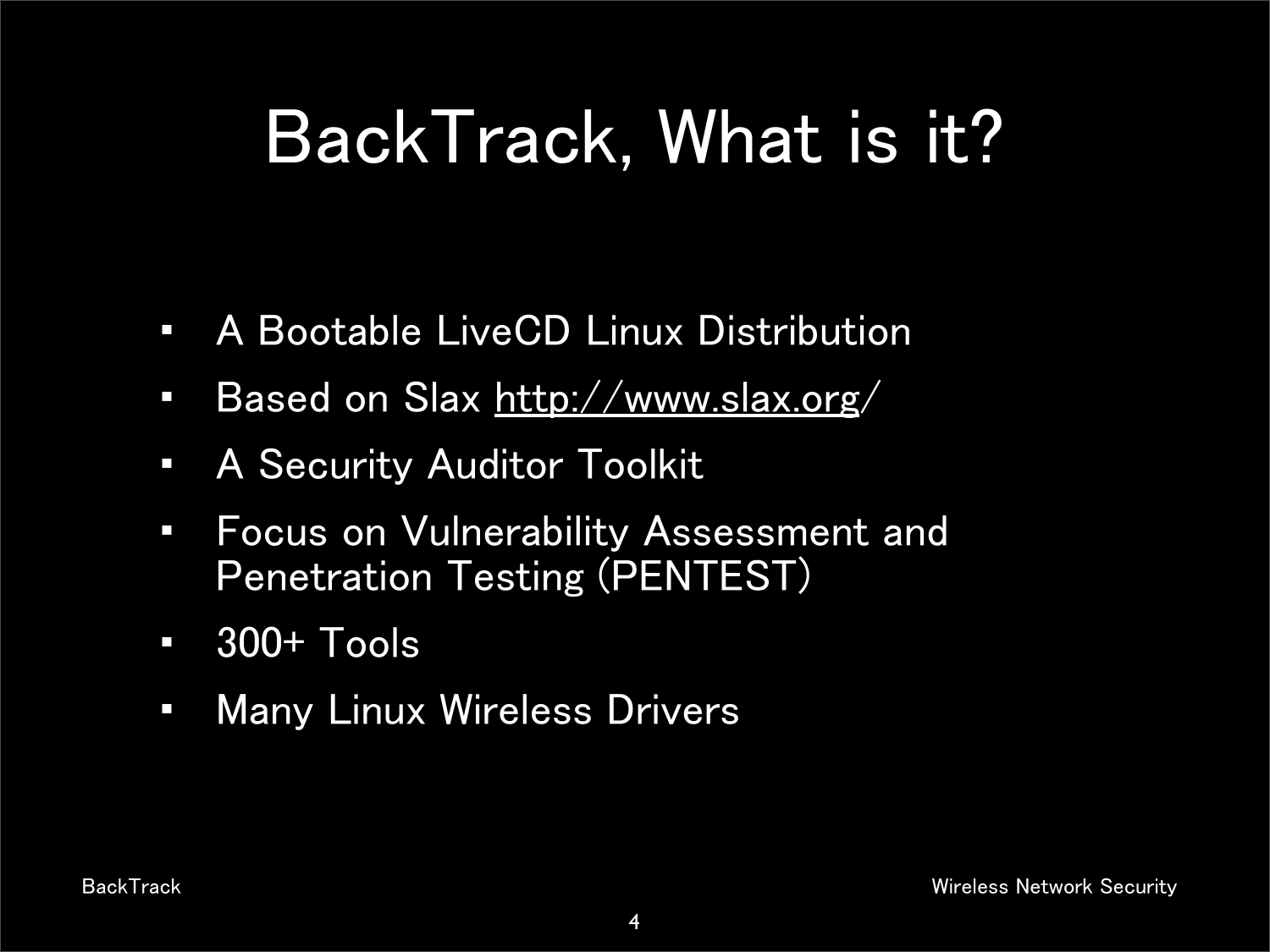# BackTrack, Where do I get it?

- **BackTrack** 
	- [http://www.remote-exploit.org/](http://www.remote-exploit.org)
	- [http://www.remote-exploit.org/](http://www.remote-exploit.org/backtrack_download.html) [backtrack\\_download.html](http://www.remote-exploit.org/backtrack_download.html)
- Different Install Versions Available:
	- 700MB and 1GB Versions
	- BackTrack 3 Beta CD-ROM 14-12-2007
	- BackTrack 3 Beta USB 14-12-2007
	- BackTrack 2 Stable 06-03-2007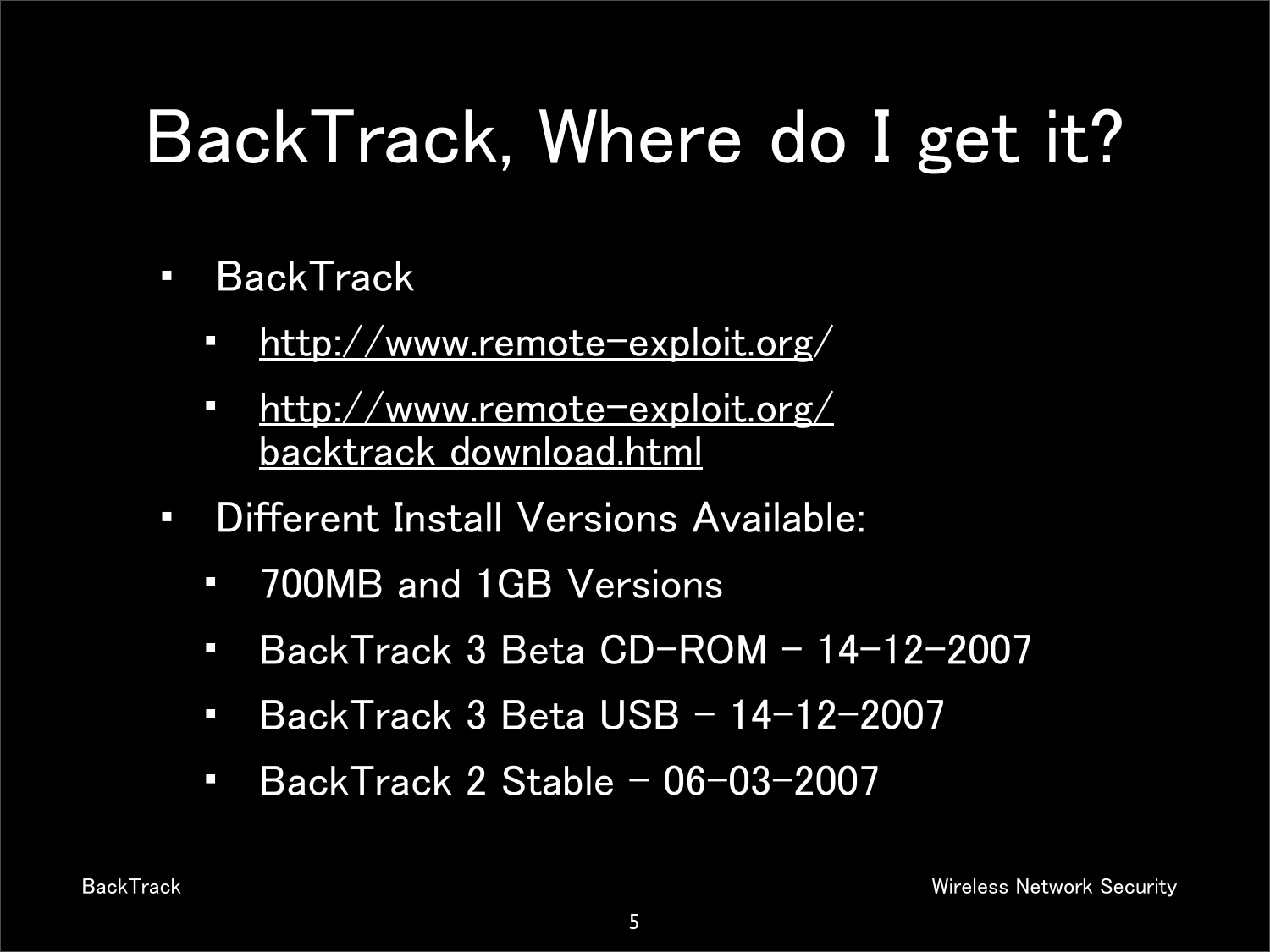## BackTrack, How do I Install It?

- Burn the CD-ROM ISO
- Write the USB Distro to a USB Key
- Install to Hard Drive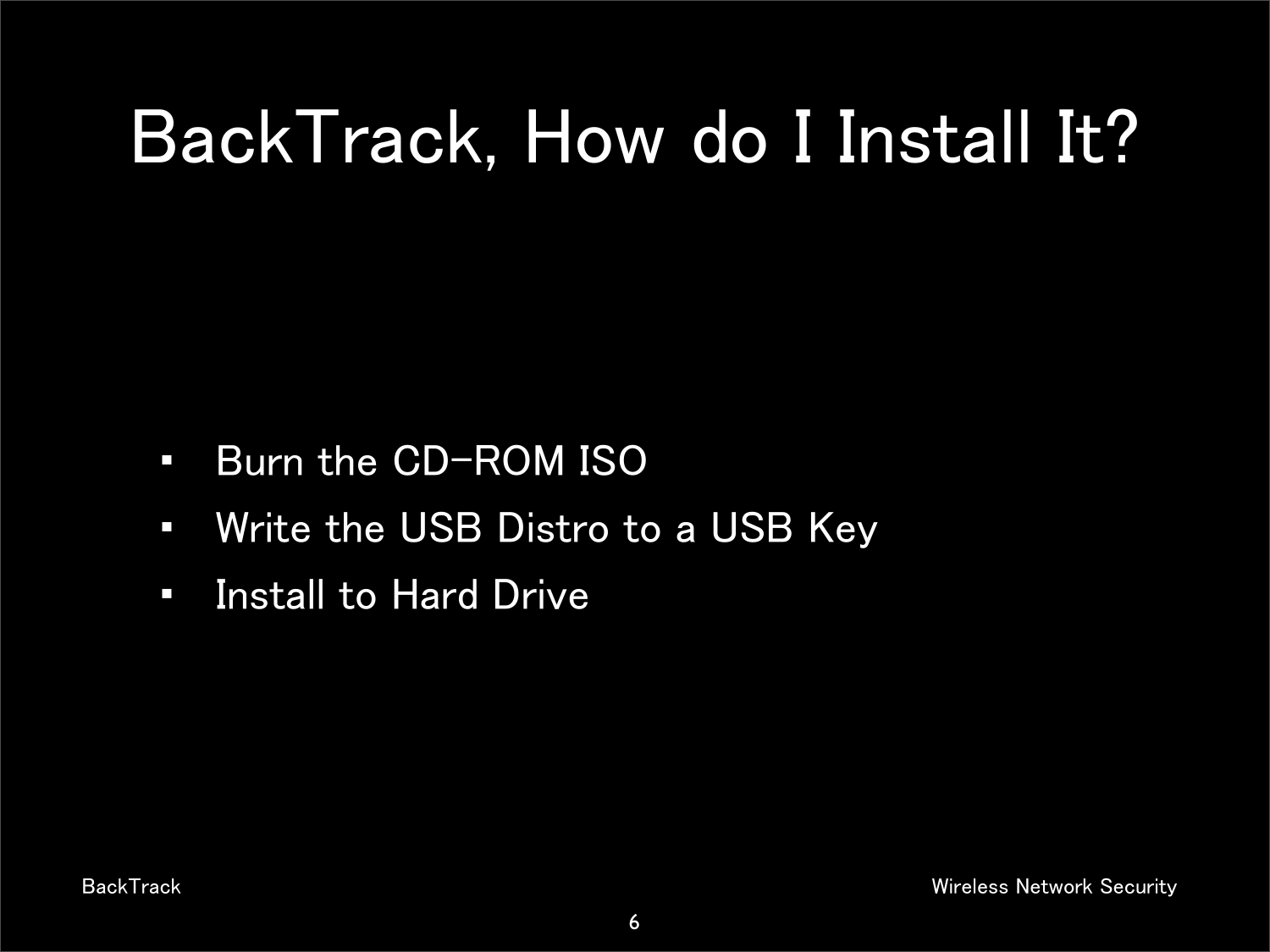## BackTrack: Tools on the CD

- Builtin Servers: HTTP/SSHD/TFTPD/VNC
- Port Scanners: NMap/NMapFE/Zenmap, Nikto (web server scanner)
- Sniffers:Pads, Ethereal, Ettercap
- Wireless Tools: Kismet, Aircrack
- Enumeration Tools: DNS, LDAP, NetBIOS/SMB, SNMP, Web
- Password Tools: Crackers, DSniff
- Spoofers: ARP, DNS
- Exploit Tools: Metasploit Framework, Milw0rm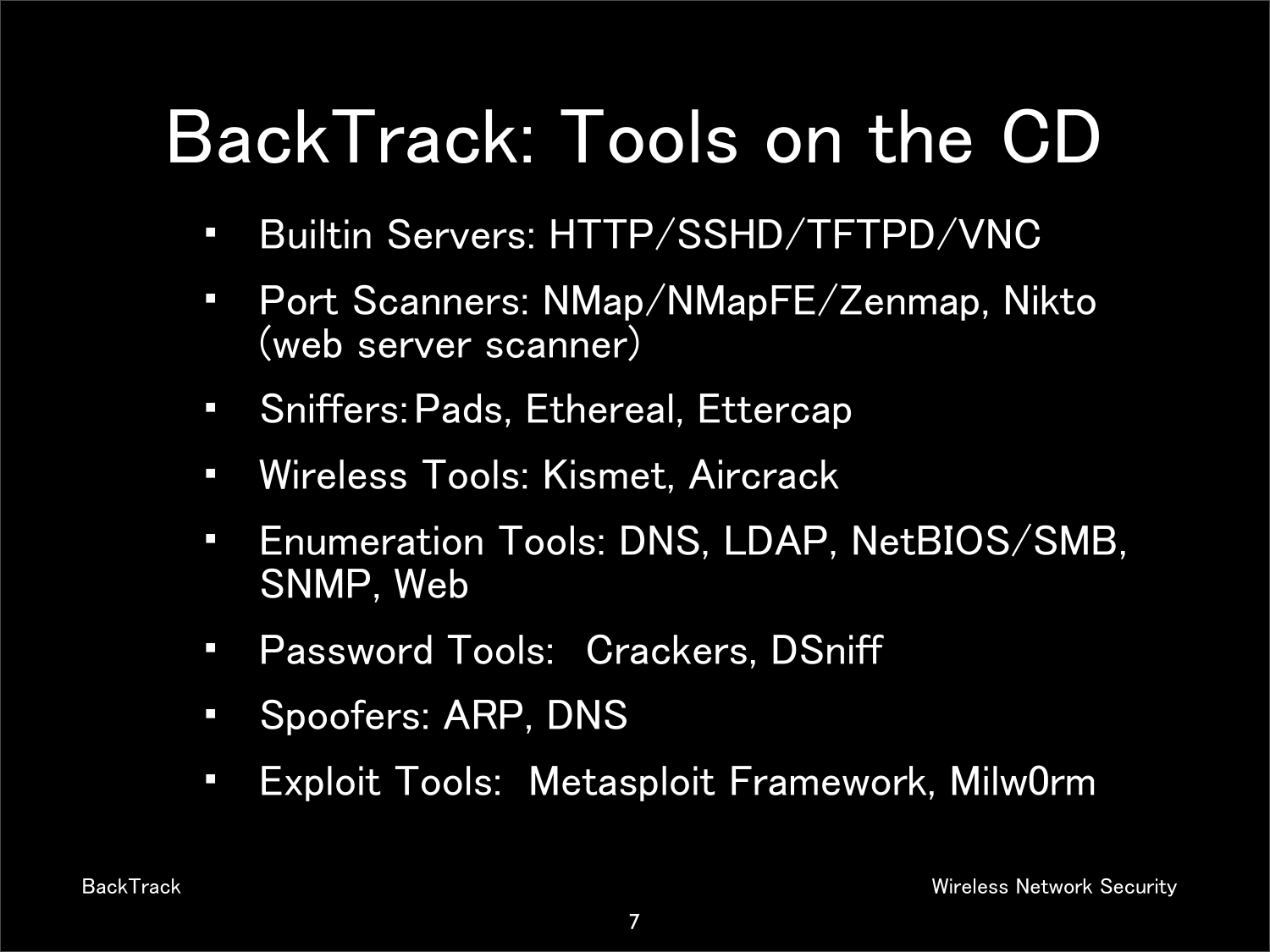

BackTrack Wireless Network Security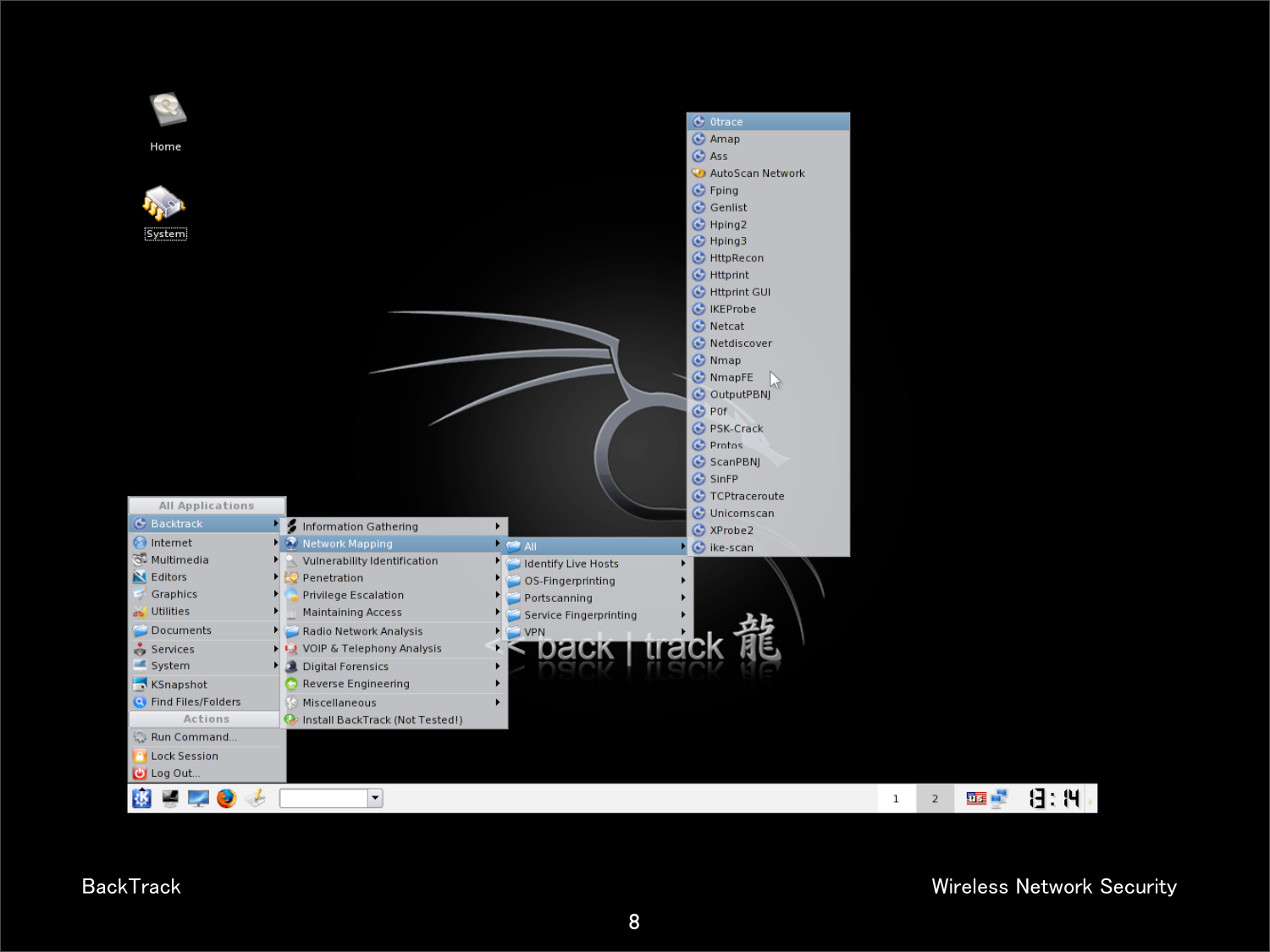

|                             |                                |                                      | $\bullet$ Otrace  |   |   |              |     |
|-----------------------------|--------------------------------|--------------------------------------|-------------------|---|---|--------------|-----|
| Home                        |                                |                                      | Amap              |   |   |              |     |
|                             |                                |                                      | Ass               |   |   |              |     |
|                             |                                |                                      | AutoScan Network  |   |   |              |     |
|                             |                                |                                      | <b>C</b> Fping    |   |   |              |     |
|                             |                                |                                      | G Genlist         |   |   |              |     |
|                             |                                |                                      | Hping2            |   |   |              |     |
| System                      |                                |                                      | C Hping3          |   |   |              |     |
|                             |                                |                                      | HttpRecon         |   |   |              |     |
|                             |                                |                                      | Httprint          |   |   |              |     |
|                             |                                |                                      | Httprint GUI      |   |   |              |     |
|                             |                                |                                      | <b>C</b> IKEProbe |   |   |              |     |
|                             |                                |                                      | Netcat            |   |   |              |     |
|                             |                                |                                      | Netdiscover       |   |   |              |     |
|                             |                                |                                      | Nmap              |   |   |              |     |
|                             |                                |                                      | NmapFE<br>r       |   |   |              |     |
|                             |                                |                                      | OutputPBNJ        |   |   |              |     |
|                             |                                |                                      | C POF             |   |   |              |     |
|                             |                                |                                      | PSK-Crack         |   |   |              |     |
|                             |                                |                                      | <b>C</b> Protos   |   |   |              |     |
|                             |                                |                                      | ScanPBNJ          |   |   |              |     |
|                             |                                |                                      | SinFP             |   |   |              |     |
| <b>All Applications</b>     |                                |                                      | TCPtraceroute     |   |   |              |     |
| <b>Backtrack</b>            |                                |                                      | Unicornscan       |   |   |              |     |
| nternet                     | Information Gathering          | ▸                                    | XProbe2           |   |   |              |     |
| o Multimedia                | Network Mapping                | <b>TE All</b>                        | ike-scan          |   |   |              |     |
|                             | Vulnerability Identification   | Identify Live Hosts                  |                   |   |   |              |     |
| $\mathbf{N}$ Editors        | Penetration                    | OS-Fingerprinting                    |                   |   |   |              |     |
| Graphics<br>on Utilities    | <b>Privilege Escalation</b>    | Portscanning                         |                   |   |   |              |     |
|                             | <b>Maintaining Access</b>      | Service Fingerprinting               | ▸<br><u> ኢբ</u>   |   |   |              |     |
| Documents                   | Radio Network Analysis         | <b>NO VPN</b><br><b>back track 祁</b> |                   |   |   |              |     |
| Services                    | VOIP & Telephony Analysis      |                                      |                   |   |   |              |     |
| $\blacksquare$ System       | <b>Digital Forensics</b>       | ▸                                    |                   |   |   |              |     |
| KSnapshot                   | Reverse Engineering            |                                      |                   |   |   |              |     |
| <b>Q</b> Find Files/Folders | Miscellaneous                  |                                      |                   |   |   |              |     |
| <b>Actions</b>              | nstall BackTrack (Not Tested!) |                                      |                   |   |   |              |     |
| Run Command                 |                                |                                      |                   |   |   |              |     |
| <b>Lock Session</b>         |                                |                                      |                   |   |   |              |     |
| U Log Out                   |                                |                                      |                   |   |   |              |     |
| F                           | $\blacktriangledown$           |                                      |                   | 1 | 2 | りょくしょう おくしょう | 8:8 |
|                             |                                |                                      |                   |   |   |              |     |

BackTrack Wireless Network Security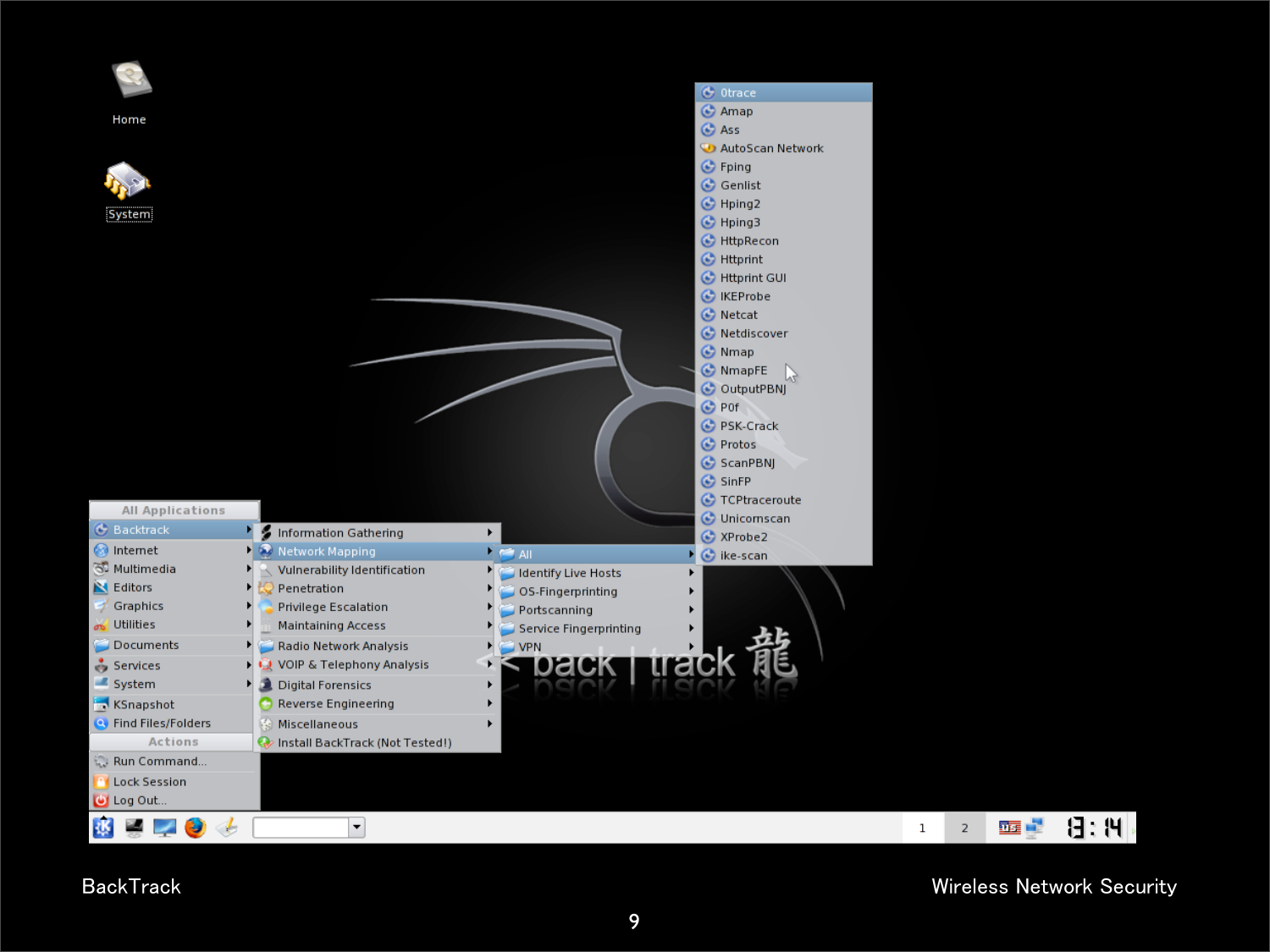|                         |                                     |                                               | ASLeap               |   |              |    |      |
|-------------------------|-------------------------------------|-----------------------------------------------|----------------------|---|--------------|----|------|
|                         |                                     |                                               | Air Crack            |   |              |    |      |
| Home                    |                                     |                                               | Air Replay           |   |              |    |      |
|                         |                                     |                                               | AirMon Script        |   |              |    |      |
|                         |                                     |                                               | AirPwn               |   |              |    |      |
|                         |                                     |                                               | AirSnarf             |   |              |    |      |
|                         |                                     |                                               | AirTun-ng            |   |              |    |      |
|                         |                                     |                                               | Airdecap             |   |              |    |      |
| System                  |                                     |                                               | Airodump             |   |              |    |      |
|                         |                                     |                                               | Airoscript           |   |              |    |      |
|                         |                                     |                                               | Airsnort             |   |              |    |      |
|                         |                                     |                                               | CowPatty             |   |              |    |      |
|                         |                                     |                                               | CowPatty             |   |              |    |      |
|                         |                                     |                                               | GenKeys              |   |              |    |      |
|                         |                                     |                                               | Genpmk               |   |              |    |      |
|                         |                                     |                                               | Genpmk               |   |              |    |      |
|                         |                                     |                                               | <b>O</b> IVSTools    |   |              |    |      |
|                         |                                     |                                               | C Karma              |   |              |    |      |
|                         |                                     |                                               | Kismet               |   |              |    |      |
|                         |                                     |                                               | C Load IPW 3945/4965 |   |              |    |      |
|                         |                                     |                                               | C Load IPWRAW        |   |              |    |      |
|                         |                                     |                                               | C MDK3               |   |              |    |      |
|                         |                                     |                                               | MacChanger           |   |              |    |      |
|                         |                                     |                                               | Makeivs              |   |              |    |      |
| <b>All Applications</b> |                                     |                                               | Packetforge-ng       |   |              |    |      |
| <b>&amp;</b> Backtrack  | Information Gathering               |                                               |                      |   |              |    |      |
| nternet                 | Network Mapping                     |                                               | Wep_crack            |   |              |    |      |
| Multimedia              | Vulnerability Identification        |                                               | Wep_decrypt          |   |              |    |      |
| <b>N</b> Editors        | Penetration                         |                                               | WiCrawl              |   |              |    |      |
| Graphics                | <b>Privilege Escalation</b>         |                                               | WiSpy GTK            |   |              |    |      |
| Utilities<br>$\sigma$   | <b>Maintaining Access</b>           |                                               | WifiTap              |   |              |    |      |
| Documents               | Radio Network Analysis              | $\frac{1}{2}$ 80211<br>$\parallel$ $\sim$ All | WifiZoo              |   |              |    |      |
| Services                | VOIP & Telephony Analysis           | <b>Bluetooth</b>                              | Wlassistant          |   |              |    |      |
| $\blacksquare$ System   | Digital Forensics                   | Analyser<br>RFID                              | ت                    |   |              |    |      |
| KSnapshot               | Reverse Engineering                 | Cracking                                      |                      |   |              |    |      |
| C Find Files/Folders    | Miscellaneous                       | Misc                                          |                      |   |              |    |      |
| Actions                 | (a) Install BackTrack (Not Tested!) | Spoofing                                      | ▸                    |   |              |    |      |
|                         |                                     |                                               |                      |   |              |    |      |
| Run Command             |                                     |                                               |                      |   |              |    |      |
| <b>Lock Session</b>     |                                     |                                               |                      |   |              |    |      |
| U Log Out               |                                     |                                               |                      |   |              |    |      |
| 偃<br>Э<br>હ             | $\vert$                             |                                               |                      | 1 | $\mathbf{Z}$ | 醒心 | 8:20 |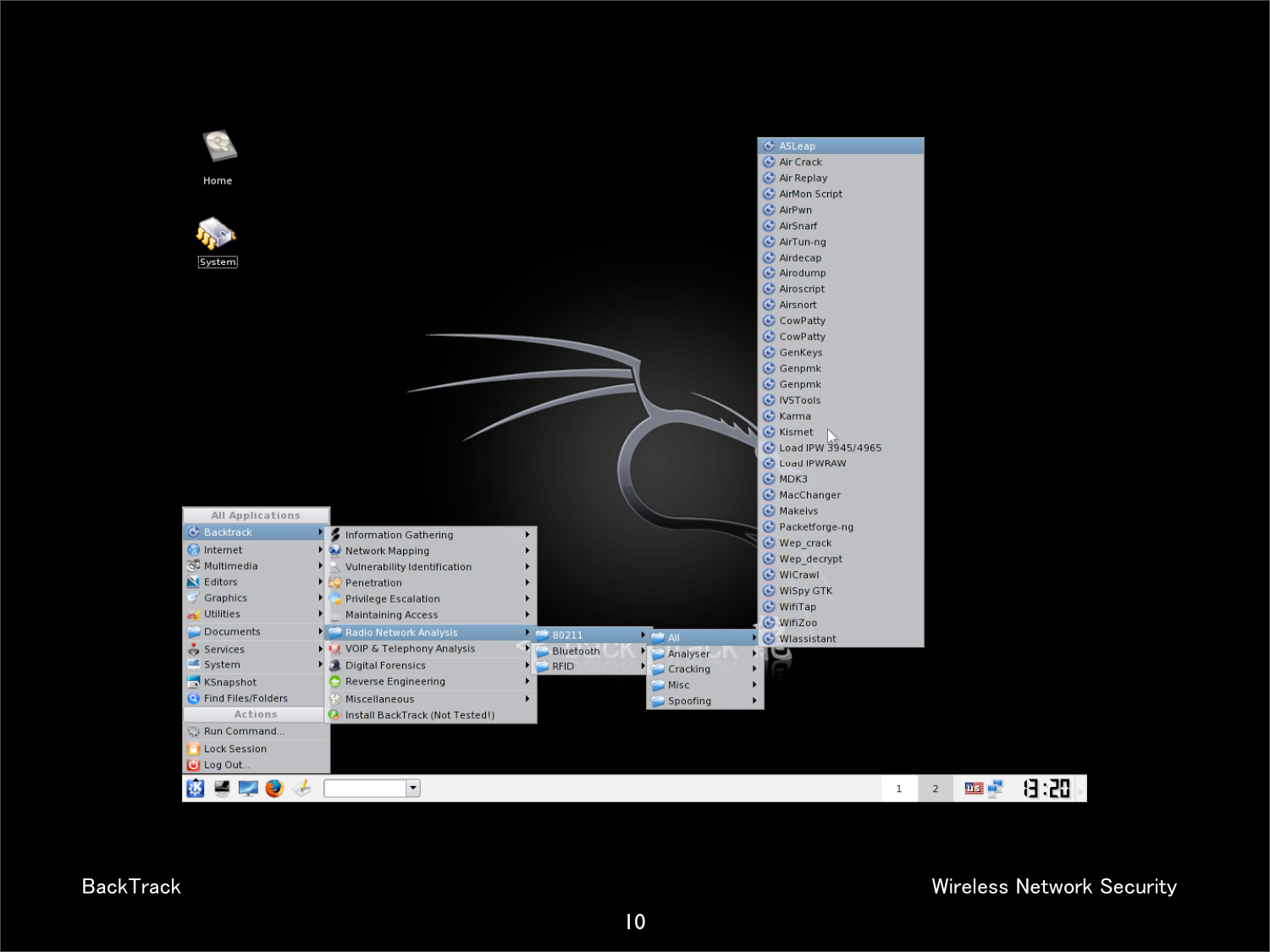# BackTrack, Wireless Config

- /etc/rc.d/rc.inet1  $\rightarrow$  /etc/rc.d/rc.wireless
- settings in /etc/rc.d/wireless.conf
- matching based on wireless MAC prefix
- Possible Settings Variables
	- ESSID, MODE, CHANNEL ...
- Possible Commands Invoked
	- ifconfig, iwconfig, iwpriv, iwspy, dhcpcd
- Stop/Start
	- /etc/rc.d/rc.inet1 stop
	- /etc/rc.d/rc.inet1 start